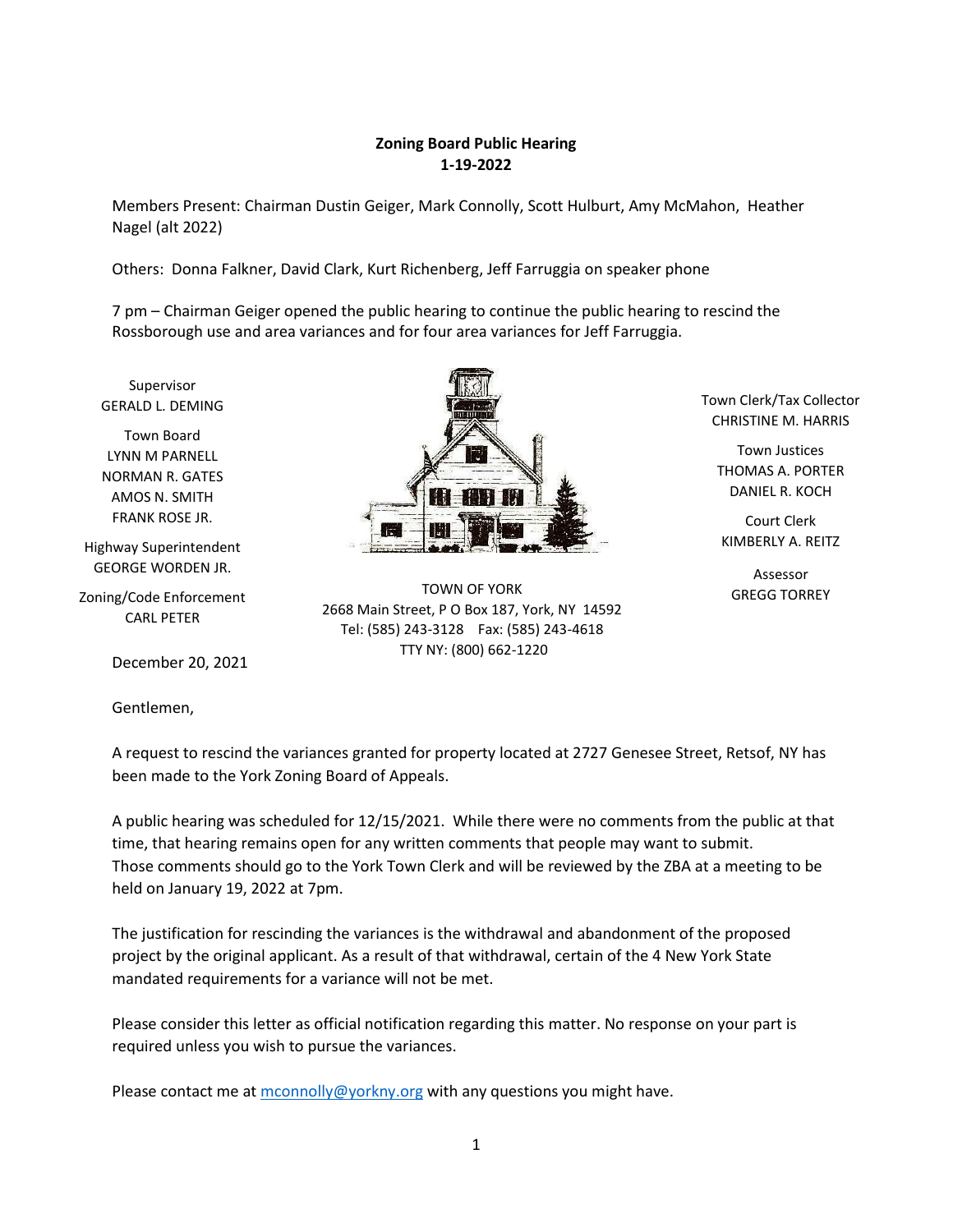Thank you.

Mark T. Connolly Chairman York ZBA

## **Town of York Zoning Board of Appeals**

# **Public Hearing**

On **Wednesday, January 19, 2022,** at 7:00 p.m. at the York Town Hall, the Zoning Board of Appeals will hold a public hearing for an area variance for Jeff Farruggia to construct a modular home on a non-conforming lot at 3442 Retsof Rd. (#061.00.10.1). At this time, we will also close the public hearing held open for Rossborough to rescind his variance. All are welcome to attend.

Donna Falkner Zoning Board of Appeals Clerk 12-28-21

Mr. Connolly has stepped down as chairman and Mr. Geiger was appointed by the Town Board.

Mr. Geiger said that Mr. Farruggia needs four area variances for less than 3 acres and 3 setbacks less than 250 ft., less than 50 ft. on front and on back.

Mr. Peter said it would form two non-conforming lots.

Mr. Richenberg asked what the current lot size was.

Mr. Hulburt said 1.8 acres. Mr. Geiger said we're looking at 2/10 of acre.

Mr. Richenberg asked what it would do to other lots setback.

Mr. Geiger asked Mr. Peter what the other lot would be reduced to on frontage.

Mr. Peter thought it was done before and one lot would contact the road in two spots and would historically use both contact points.

Mrs. Nagel said it would set a precedent.

Mr. Clark – as a neighbor is ok with him building a house across the road from him. He would like to see Mr. Farruggia succeed. He asked if he had to split the property or if he could just add another house. Mr. Peter replied that only one residence allowed per lot.

Mr. Richenberg said it was a unique spot having agriculture so close to light industrial.

Mr. Clark said at one time there was a single wide there.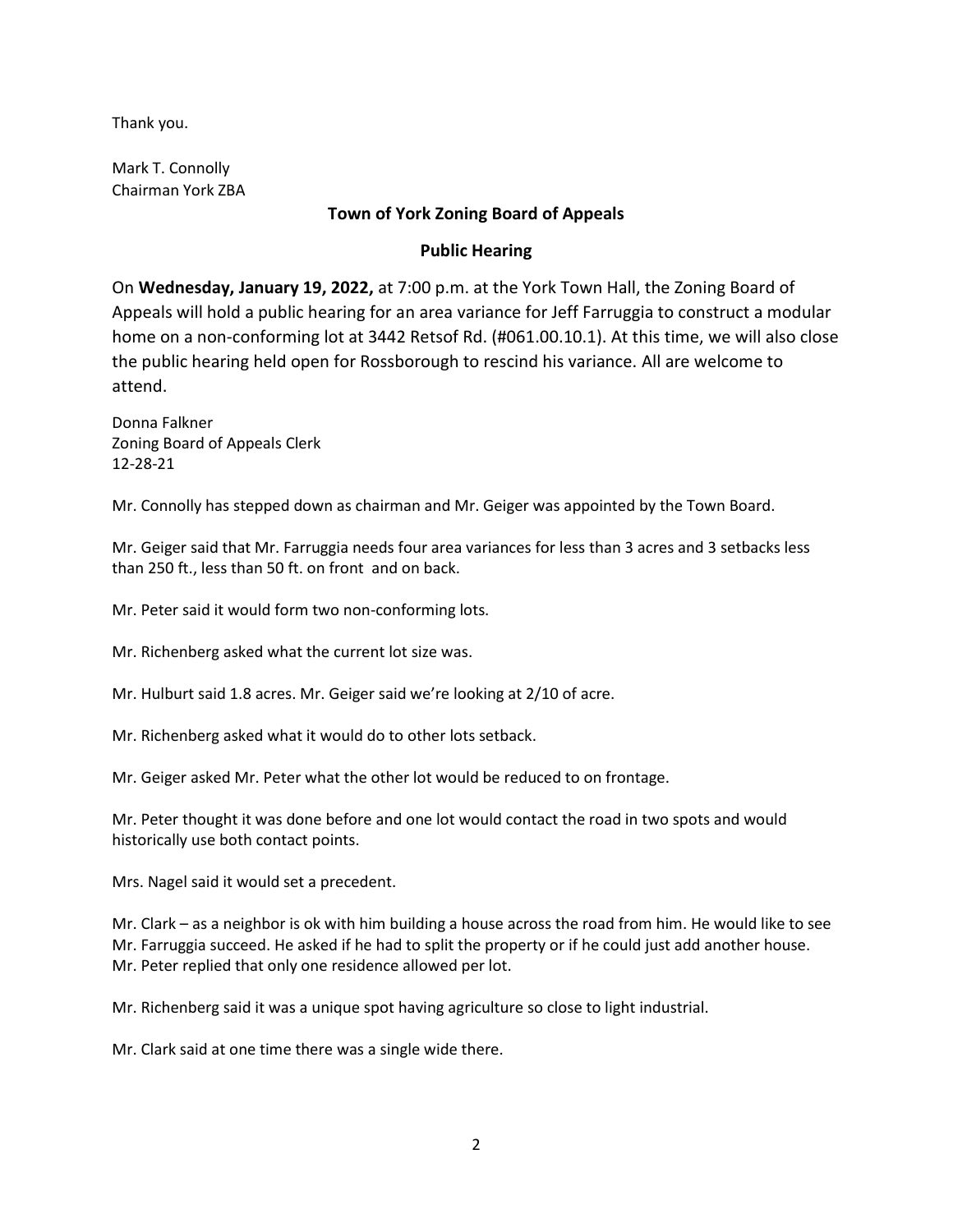Mr. Peter said it was light industrial but hamlet residential would better suit the homes there and the other side of the tracks is agricultural.

Mr. Clark said that he tried to buy 2.8 acres behind his place but couldn't because it was agricultural.

### **Resolution:**

Mr. Hulburt moved to close the public hearing for Mr. Farruggia's variances, Mr. Connolly seconded, all in favor, carried.

 $Aye - 4$  Nay - 0

Mr. Geiger asked if there were any questions regarding rescinding the area and use variances for Mr. Rossborough?

Mr. Richenberg asked if both variances were included. Mr. Geiger said yes.

### **Resolution:**

Mr. Hulburt moved to close the public hearing for Mr. Rossborough, Mr. Connolly seconded, all in favor, carried.

 $Ave - 4$  Nay - 0

7:20 pm – Mr. Geiger called the Zoning Board of Appeals to order. Mr. Geiger said he was appointed as chairman, and he has appointed Mr. Hulburt as his deputy chair. Mr. Geiger asked if there were any corrections to the December 15 minutes.

### **Resolution:**

Mr. Connolly moved to approve the December 15, 2021, minutes, Ms. McMahon seconded, all in favor, carried.

 $Aye - 4$  Nay  $-0$ 

Mr. Geiger asked for comments on the Farruggia request.

- Mr. Hulburt said he doesn't think we can grant it  $-$  two non-conforming parcels with setbacks way out of whack.
- Mr. Connolly agrees
- Mr. Geiger said there are issues with front and rear setbacks
- Mr. Farruggia asked what he could change to take care of their concerns.
- Mr. Connolly no matter what he did, there would have to be a variance. Even if zoning was changed, he would still need a variance. If zoning was changed, he could change the size.
- Mr. Peter-pre-existing, non-conforming goes away after a year.
- Mr. Geiger said the town was getting ready to work on the comprehensive plan and the zoning code after that.
- Mr. Farruggia asked if all four had to be satisfied.
- Mr. Geiger said the board seems to agree on that.
- Ms. McMahon- can't really do anything to rectify the current state and make it work.

### **Resolution:**

Mr. Hulburt moved to deny Mr. Farruggia's request, Ms. McMahon seconded, all in favor, carried.

 $Ave - 4$  Nay-0